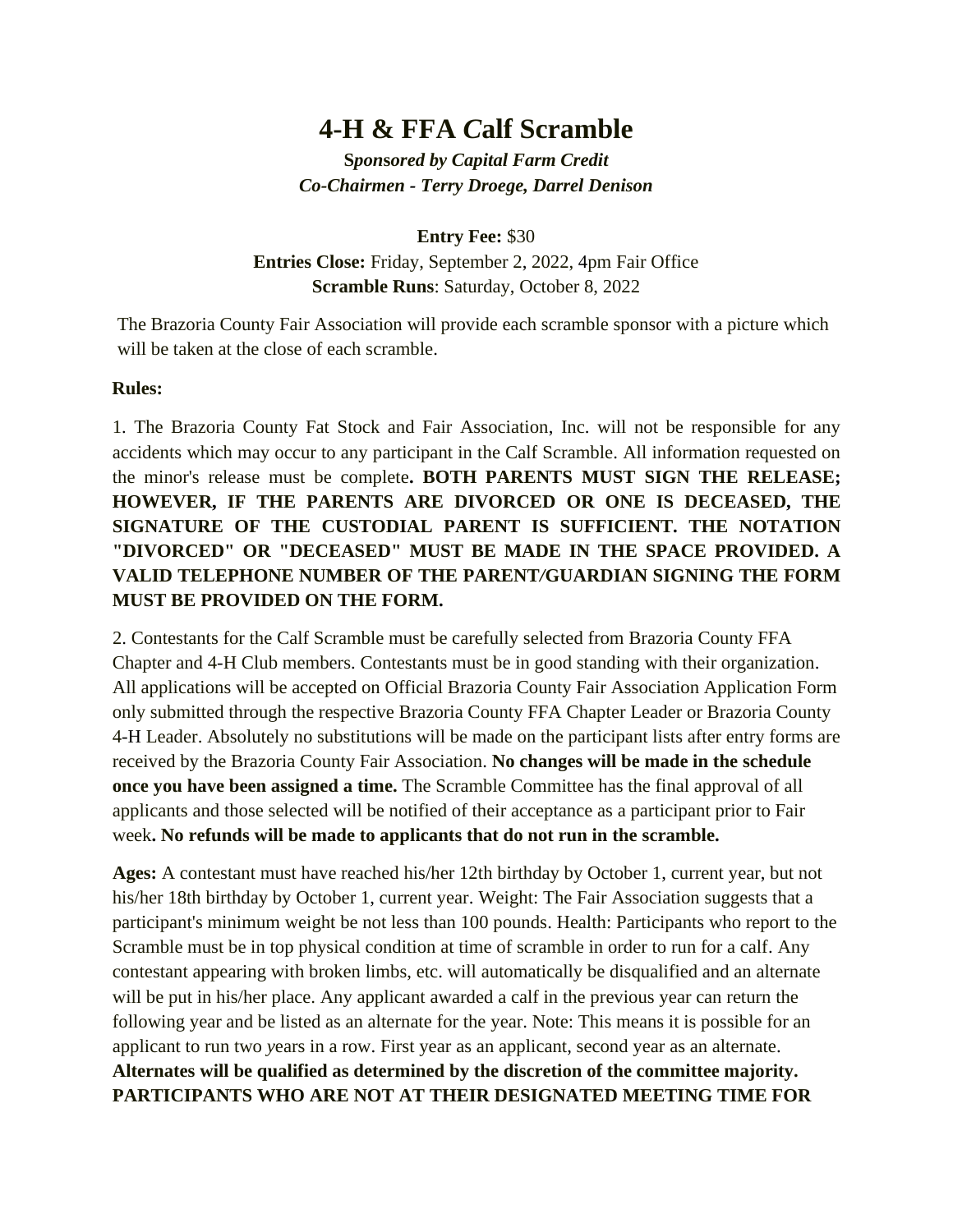## **ROLL CALL WILL BE PAGED OVER THE INTERCOM SYSTEM ONCE AND WILL HAVE FIVE** *(***5) MINUTES TO REPORT AND BE ACCOUNTED FOR OR WILL BE REPLACED BY AN ALTERNATE.**

3. Participants and*/*or parents shall not approach sponsors or committeemen for special consideration.

4. For contestant eligibility requirements, see General Livestock Department rules.

## **Arena Rules**

5. No one under the age of 12 years will be allowed in the arena during any of the three calf scramble events.

6. Contestants and calves will be placed in the Arena as directed by the Chairman of the Committee.

7. The Fair Association will supply each contestant with a rope halter to be used in the calf scramble. Halter must be placed on the head of the animal in the usual way, which is behind the calf's ears, over the bridge of the nose, and under the chin. For the safety of the animal, no halter can be placed around the neck of the animal.

8. At no time will a contestant be permitted to tie the rope to his/her body or belt.

9. Each contestant will attempt to catch and halter one of the calves released. The contestant catching a calf is required to lead it across the finish line without aid.

10. If a contestant has hold of a calf, no other contestant will be allowed to touch the calf unless it breaks awa*y.*

11. If a contestant catches a calf by the tail, he/she will be given a reasonable amount of time to work around to its head; otherwise, the referee will order them to let the calf go.

12. If a contestant successfully secures and halters a calf within the designated "Winners Square", he/she must lead the calf completely outside the boundary of the square and then back into the square to be declared a winner.

13. If two or more contestants catch the same calf, a committee member can determine who had the calf first and will ask the other contestant to let go. If no committee member can make the determination the calf will be turned loose.

15. A contestant who secures and properly halters a calf and leads it across the finish line will be declared a winner when so indicated by the referee.

16. Undue roughness by the contestant will not be tolerated. Poor sportsmanship automatically disqualifies any contestant.